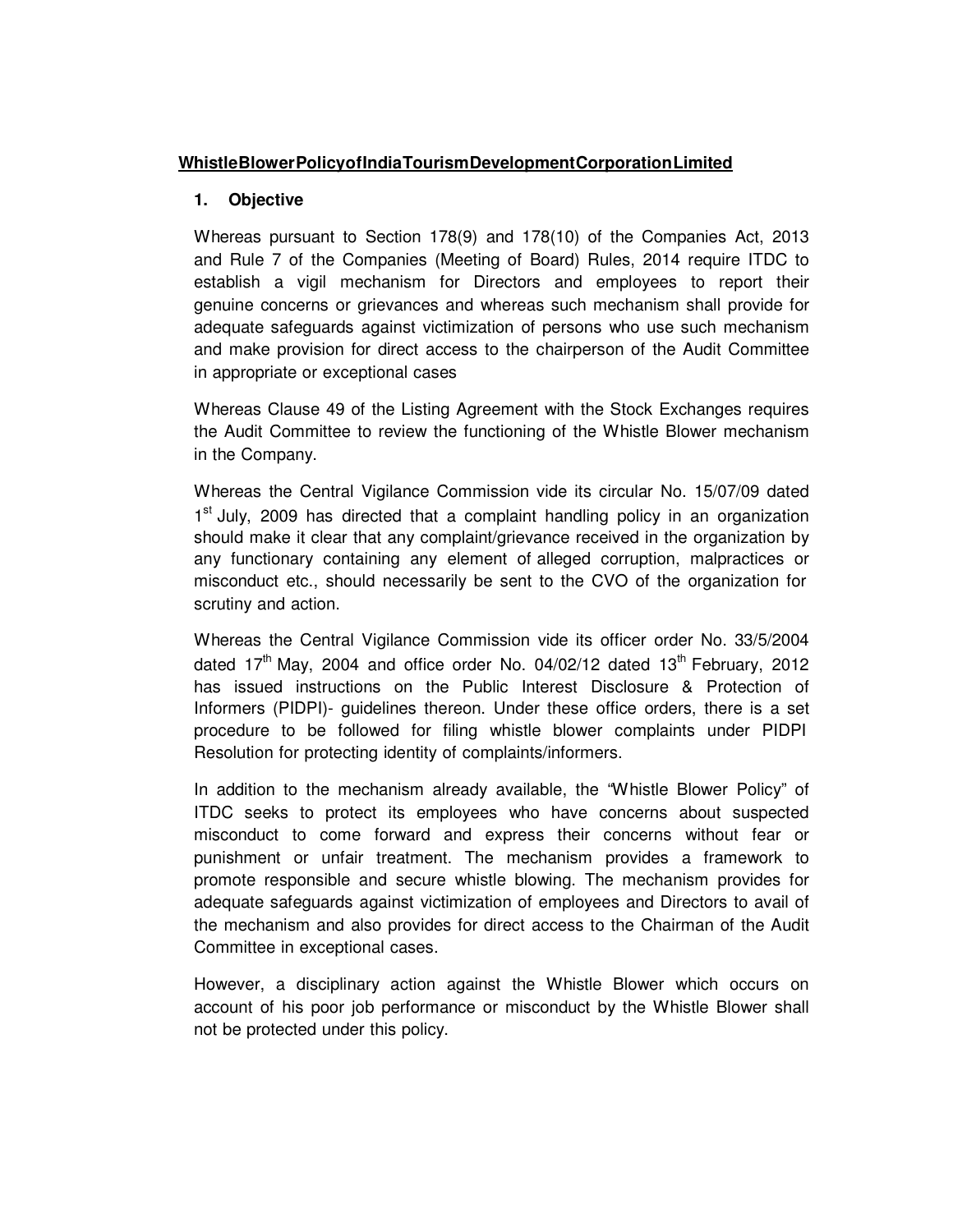Further the policy does not absolve employees – officers/workmen from their duty of confidentially in the course of their work. It is also not a route for taking up personal grievance, raising malicious or unfounded allegations against people in authority and/ or colleagues in general.

## **1. Definitions**

- (i) 'Audit Committee' means the Audit Committee constituted by the Board of Directors of the Company in accordance with Section 292A of the Companies Act, 1956 (Section 177 of the Companies Act, 2013) read with clause 49 of the Listing Agreement with the stock exchanges.
- (ii) 'Company' means India Tourism Development Corporation Limited.
- (iii) 'Competent Authority' means Chairman & Managing Director (CMD) of the company. In case of conflict of interest, Competent Authority would means Chairman-Audit Committee.
- (iv) 'Complainant' means any employee on the roll of (whether working in India or abroad) of the Company including the Directors in the employment who has made a complaint. Contractual employees are not covered under this policy.
- (v) 'Complaint' means an expression of an improper Activity of any employee or group of employees of the Company made by a complainant in writing in conformity with this Policy.
- (vi) "Improper Activity" means any activity by an employee of the Corporation that is undertaken in performance of his or her official duty, whether or not that act is within the scope of his or her employment, and that is in violation of any law including but not limited to abuse of authority, breach of contract, manipulation of company data, violation of company's code of conduct, pilferage of confidential/proprietary information, criminal offence, corruption, bribery, theft, conversion or misuse of the Corporation's property, fraudulent claim, actual or suspected fraud or willful omission to perform the duty, or that is economically wasteful or involving gross misconduct, incompetence or gross inefficiency and any other biased favoured or imprudent act.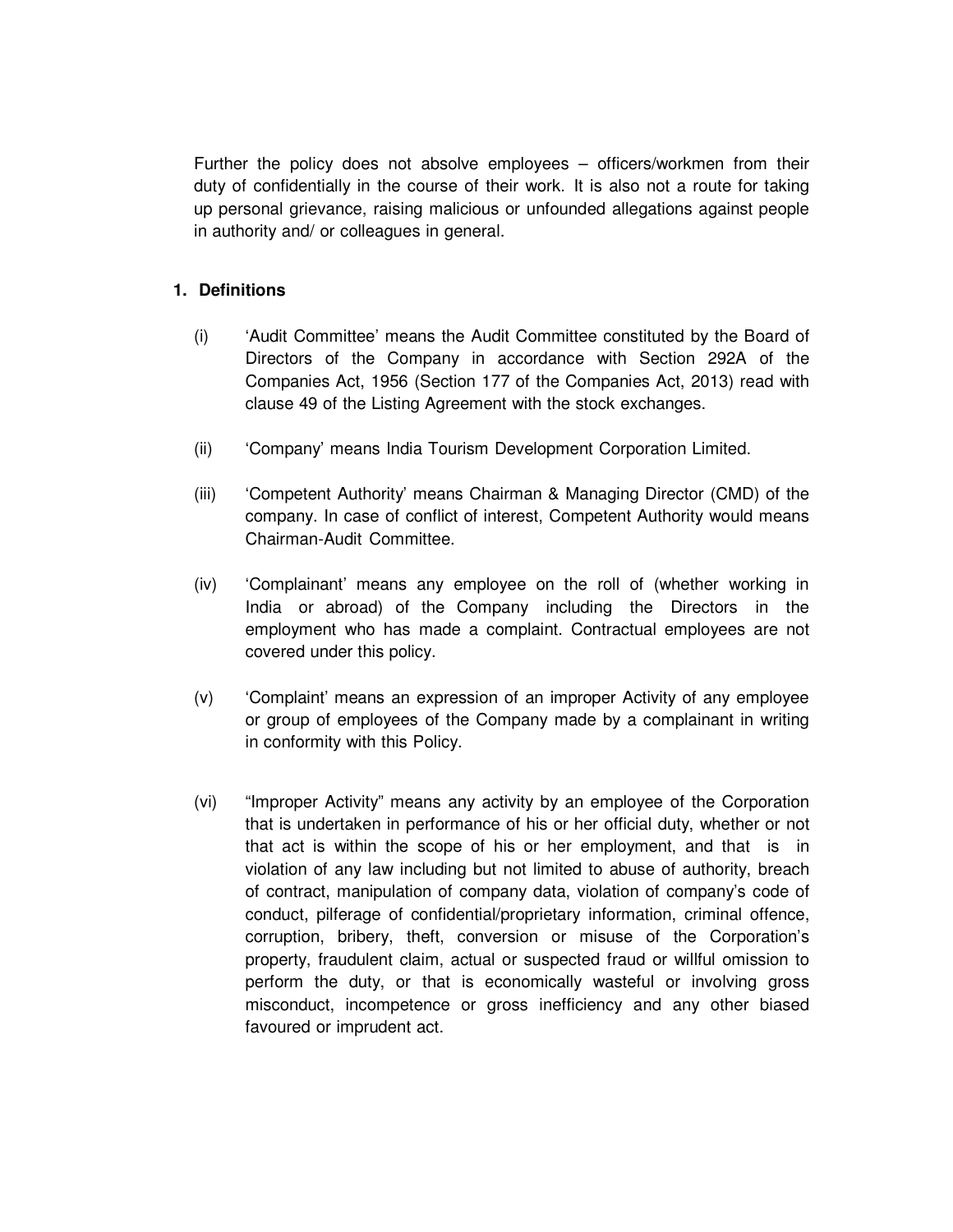Activities which have no nexus to the working of the Corporation and are purely of personal nature are specifically excluded from the definition of improper Activity.

- (vii) 'Investigating Officer' means the Chief Vigilance Officer (CVO)
- (viii) Motivated Complaint A complaint shall be deemed to be motivated if it is found to be deliberately false or motivated by the revenge, enmity or mischief or other extraneous considerations.
- (ix) Protected disclosure means a bonafide disclosure or complaint of improper activity.
- (x) 'Victimization' means any act by which the complainant is meted out an unfair treatment or harassed or victimized for making a complaint in good faith.
- (xi) 'Whistle Blower' means an employee making a protected disclosure under this policy.

## **3. Guiding Principles:**

- 1. Protected disclosures are acted upon by the Investigating Officer in accordance with the guidelines/instructions issued by CVC from time to time.
- 2. Complete confidentiality of the Whistle Blower is maintained by the Investigating Officer.
- 3. The Whistle Blower(s) are not subjected to victimization.
- 4. Evidence of the Protected Disclosure is not concealed and appropriate action including disciplinary action is taken in case of attempts to conceal or destroy evidence.
- 5. Policy should not be used in place of the Corporation's grievance procedures including compensation, increment, promotion, job location, job profile, immunities, leaves and training or other privileges or be a route for raising malicious or unfounded allegation against colleagues/seniors.
- 6. If the Complaint is found to be motivated or vexatious, the competent authority shall be at liberty to take appropriate steps.

**4. Coverage of the Policy :** Policy covers any activity by an employee of the Corporation that is undertaken in performance of his or her official duty, whether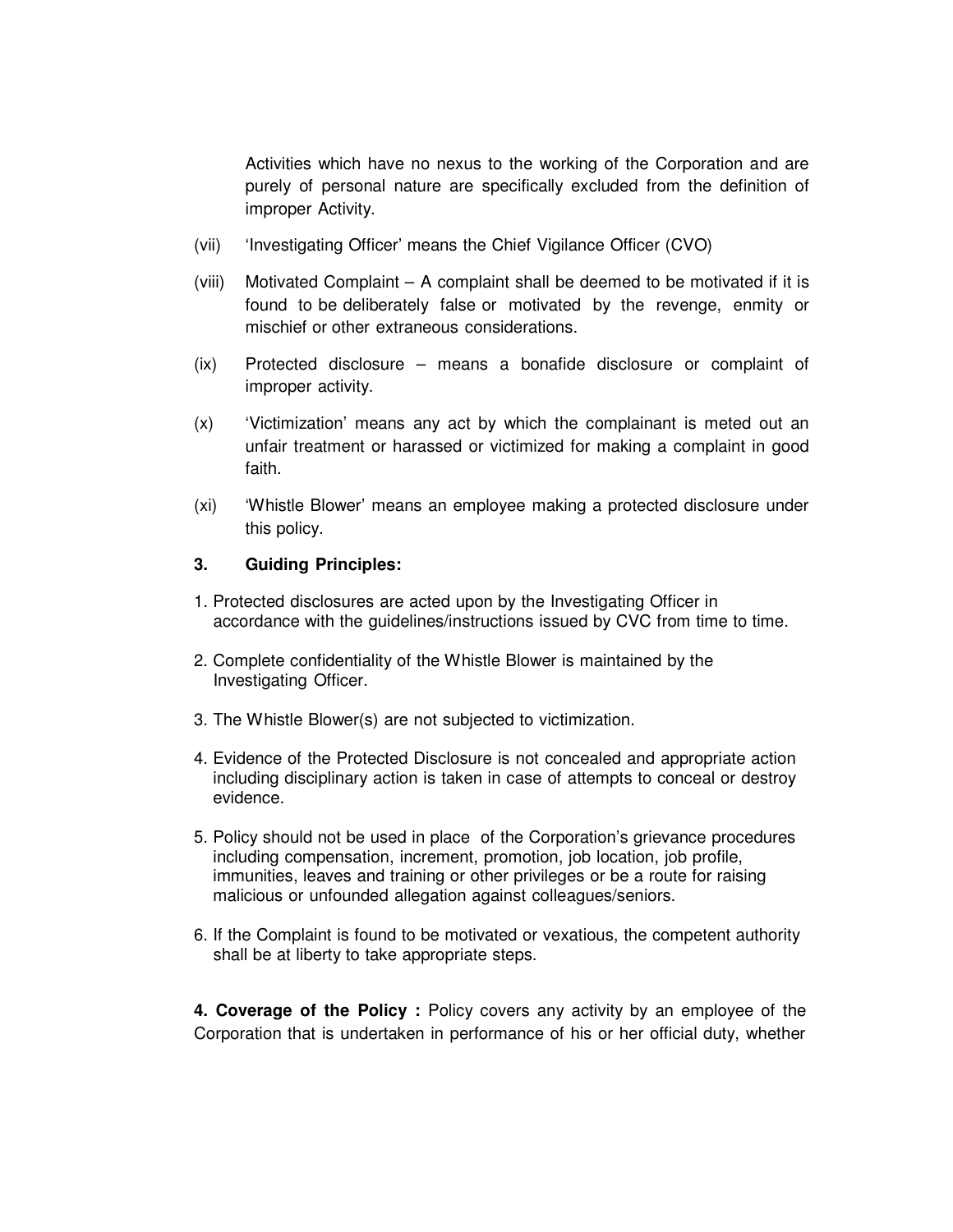or not that act is within the scope of his or her employment and that is in violation of any law. These include :

- i. abuse of authority;
- ii. breach of contract;
- iii. manipulation of company data;

iv. violation of company's code of conduct;

- v. pilferage of confidential/proprietary information;
- vi. criminal offence;
- vii. corruption, bribery; theft;
- viii. conversion or misuse of the Corporation's property;
- ix. fraudulent claim;
- x. actual or suspected fraud;
- xi. willful omission to perform the duty;
- xii. gross misconduct;
- xiii. incompetence or gross inefficiency;
- xiv. any other biased or favoured or imprudent act.

Activity which have no nexus to the working of the Corporation and are purely of personal nature are specifically excluded from the coverage of the policy.

## **5. Essentials of Complaint**

- 1. A Complaint shall be made in writing. It shall be specific and verifiable, and shall be accompanied by supporting documents or other material wherever possible. The complete identity of the Complaint i.e. his signatures, Name, Employees ID No., Designation, Department, Address and Telephone/Mobile No. shall be given on a separate sheet attached to the complaint. The text of the complaint should be written in a manner so as not to reveal the identity of the complainant.
- 2. Anonymous or pseudonymous Complaints shall not be entertained.
- 3. The Complaint shall be kept in a sealed envelope with the words 'Protected Disclosure under Whistle Blower Policy of ITDC' super scribed on it and addressed to: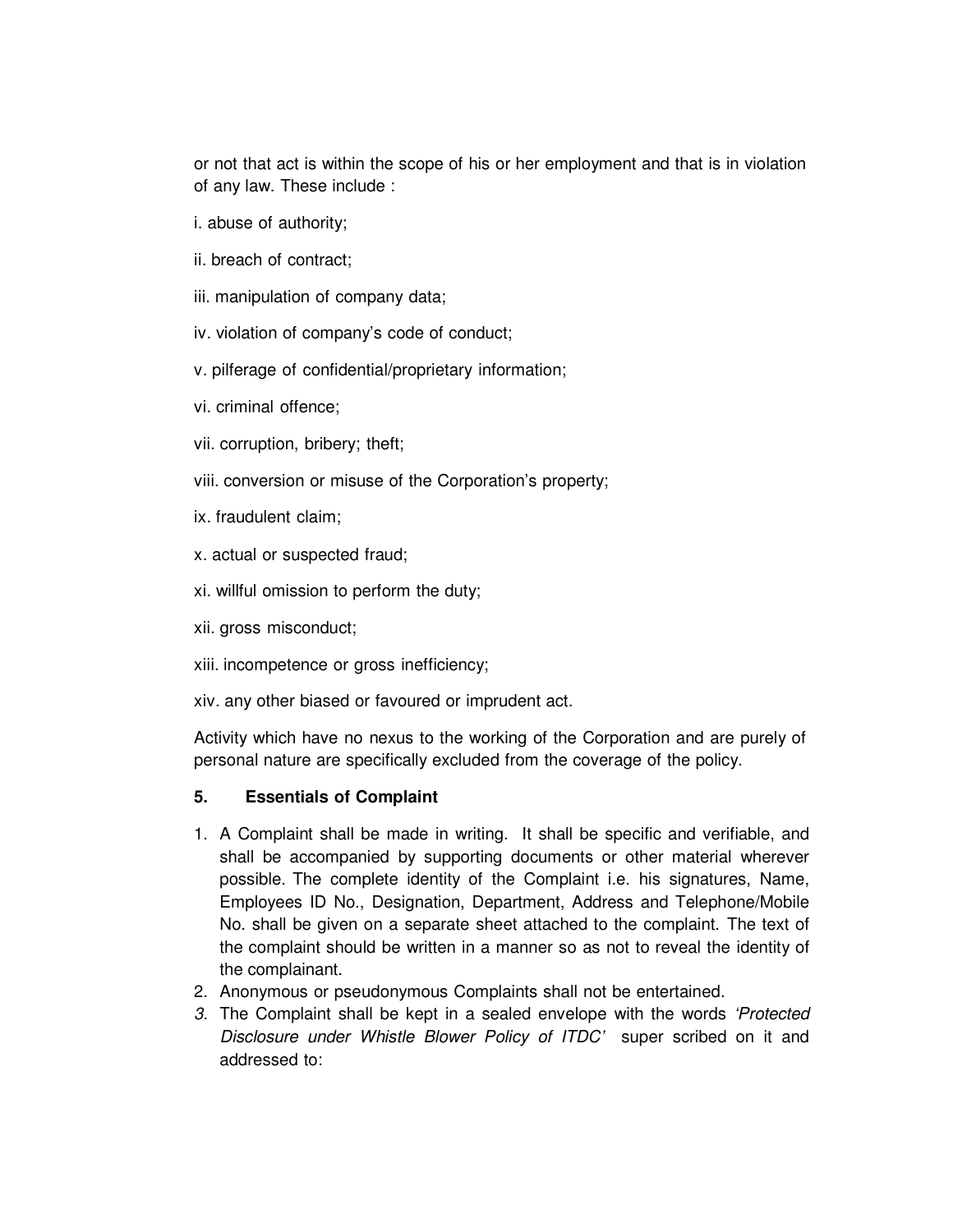CHAIRMAN & MANAGING DIRECTOR INDIA TOURISM DEVELOPMENT CORPORATION LIMITED, SCOPE COMPLEX, CORE '8', 6<sup>TH</sup> FLOOR, 7 LODHI ROAD, NEW DELHI- 110 003.

- 4. If the whistle blower believes that there is a conflict of interest with the C&MD, he may send his complaint directly addressed to Shri Ajay Swarup, Chairman, Audit Committee, India Tourism Development Corporation Limited, V-301, Amrapali Sapphire, Sector 45, NOIDA-201303.
- 5. If the envelope is not super scribed and sealed, it will not be possible to provide protection to the whistle blower as specified under this policy.
- 6. The Complainant may not be an investigator and hence is not expected to have conducted any independent investigation prior to making the Complaint. The Complainant is, however, expected to have knowledge of the facts on which the Complaint is based and must, therefore, disclose sufficient facts about the existence of improper Activity by an employee of the Company in the Complaint.

# **6. Investigation :**

1. The Competent Authority/Chairman, Audit Committee, on receipt of complaint shall refer the complaint to the Investigating Officer i.e. CVO. Investigation will be launched only after a preliminary review by the Investigating Officer which establishes that:

- i. The alleged act in the complaint constitutes an improper activity covered under the Whistle Blower Policy, and
- ii. The allegation is supported by information specific enough to be investigated or in cases where the allegation is not supported by specific information, it is felt that the concerned matter deserves review.
- 2. If the Investigating Officer determines that an investigation is not warranted, the Investigating Officer will report the matter to the Competent Authority.
- 3. If the Investigating Officer is prima facie satisfied that the Protected Disclosure warrants investigation of the alleged improper activity, he will investigate the matter and will give its report to the Competent Authority.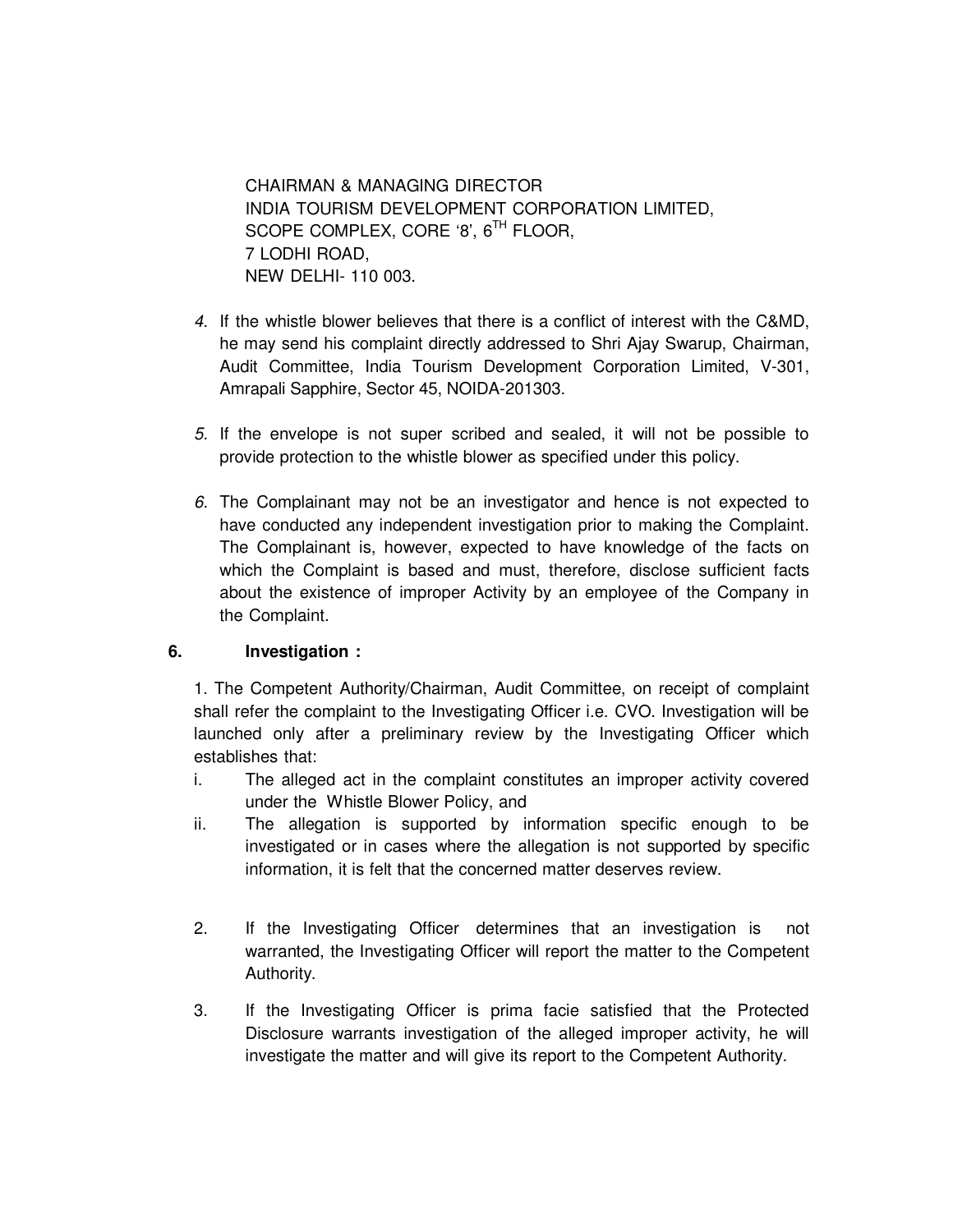- 4. The identity of the subjects and the Whistle Blower will be kept confidential by the Investigating Officer to the extent possible given the legitimate needs of law and the investigation.
- 6. Subjects may be informed of the allegations and a formal investigation. He may also be given opportunities for providing their inputs during the investigation.
- 7. Subjects shall have a duty to co-operate with the Investigating Officer.
- 8. Subjects shall have a responsibility not to interfere with the investigation. Evidence shall not be withheld, destroyed or tampered with, and witnesses shall not be influenced, coached, threatened or intimidated by the subjects.
- 9. Subjects have a right to be informed of the outcome of the investigation.
- 10. The investigation shall be completed by the Investigating Officer within the period and norms as prescribed by the CVC from time to time.

## **7. Action**

- 1. If the Competent Authority is of the opinion that the investigation discloses the existence of improper activity which warrants disciplinary action against the subject employee(s), the Competent Authority shall refer the matter to the concerned Disciplinary Authority for appropriate disciplinary action as per ITDC Conduct & Disciplinary Rules.
- 2. After the investigation by the investigating machinery, if the Competent Authority is satisfied that the protected disclosure is false, motivated or vexations, the Competent Authority may report the matter to the concerned Disciplinary Authority for appropriate disciplinary action against the whistle blower.
- 3. The Competent Authority shall take such other remedial action as deemed fit to remedy the improper activity mentioned in the protected disclosure or to prevent the re-occurrence of such improper activity.
- 4. If the Competent Authority is of opinion that the investigation discloses that no further action on the protected disclosure is warranted, he shall so record in writing.

## **8. Protection**

1. No unfair treatment will be meted out to a Whistle Blower by virtue of his/her having reported a Protected Disclosure under this Policy. The Company as a policy condemns any kind of discrimination, harassment, victimization or any other unfair employment practice being adopted against Whistle Blowers.